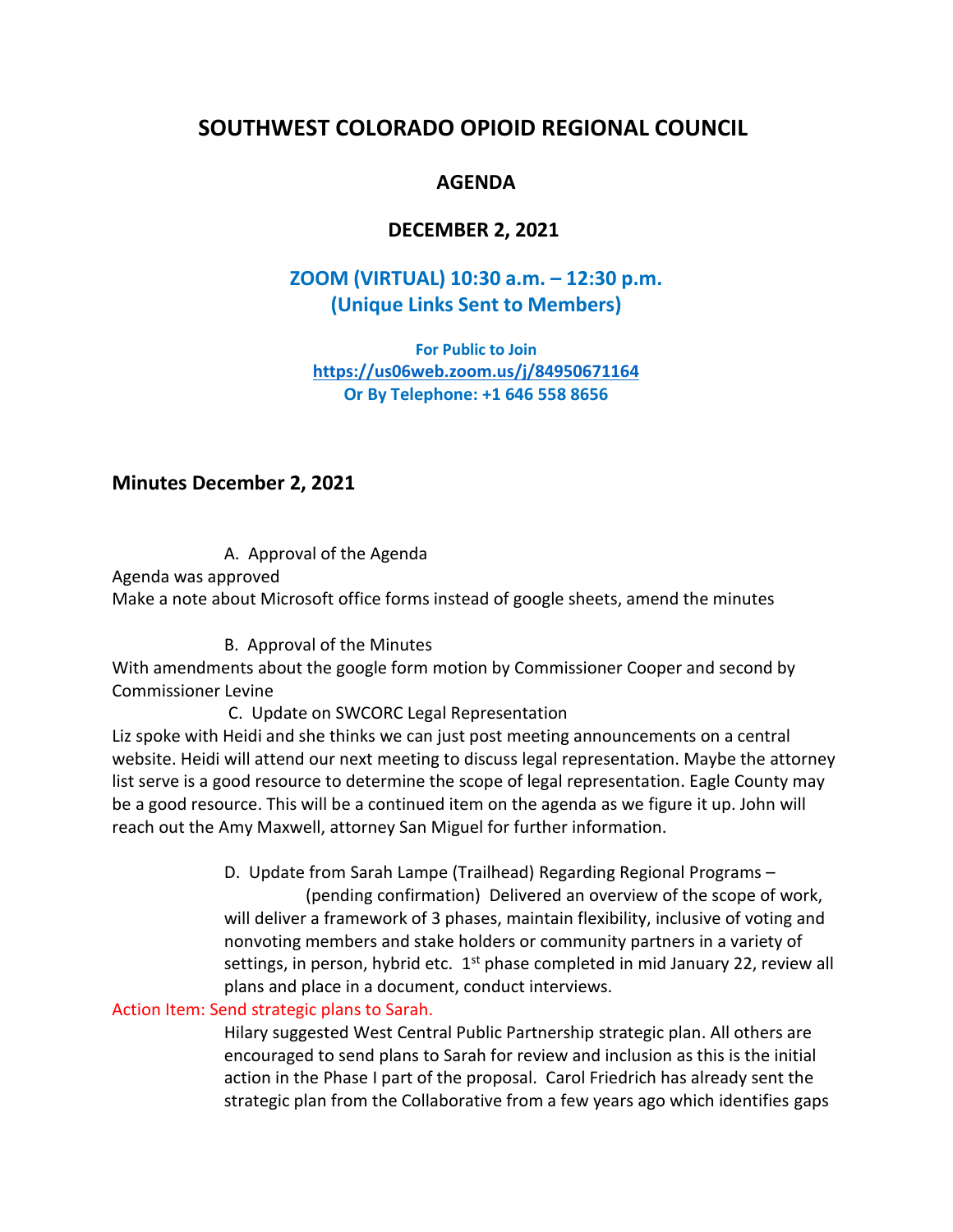and areas that need attention. Sarah will reach out to contact others to research the needs and gaps in the region. If you have suggestions of people for Sarah to interview email her directly.

#### Action Item: email contact information to Sarah Lampe for anyone you want to be interviewed.

Discussion around dates to schedule an in person meeting. Sarah will send a doodle poll, SWCORC membership requests one day not multiple days for. Meeting needs to accommodate a hybrid format to be inclusive. Updates and additional meetings should be during our regularly scheduled meeting dates; the first Thursday of each month. Location of the in-person meetings should be centrally located and the Chipeta Lodge in Ridgway was suggested, but the west side of Highway 50 should be considered.

Last stage of the proposal is the actual building of the strategic plan. Time will be allotted to discuss draft plan and make any changes necessary. Updates on the Strategic Plan will be scheduled on the regularly scheduled meetings as noted above.

#### E. SWCORC Non-Voting Members

Nominations concerning non-voting members was presented by Commissioner Smith. Commissioner Cooper indicated she had been contacted by the Center for Mental Health and they felt strongly that they should be included as a voting member. Commissioner Cooper explained that the choice of voting members was in the bylaws and did not include providers that could receive funding. SWCORC wants to be inclusive of anyone who wishes to be involved, and we want the voice of the Center for Mental Health. We need to encourage them to continue to be involved and have the input for the decisions, but not as a non-voting member but perhaps as an involved community partnership. Sheriff Masters brought up the point that his office may be applying for funding and if so, he would have to recuse himself as a voting member when a vote is called. Undersheriff Archibeque weighed in that he could be in the same position. Commissioner Cooper added that we still have a separate county fund that can be utilized outside the SWCORC.

The council went through the list of nominations and the following individuals were voted in as non-voting members. John Baier noted that the bylaws indicate we can have more members in each category, for now we will vote on 2 each by a motion from Commissioner Cooper and a second by Carol Friedrich. But noted that too large a group could be ineffective. Commissioner Cooper noted the importance of having the experts to be involved so we have access to the best information in order to make decisions.

Sheriff Perry, suggested Wendy Crane.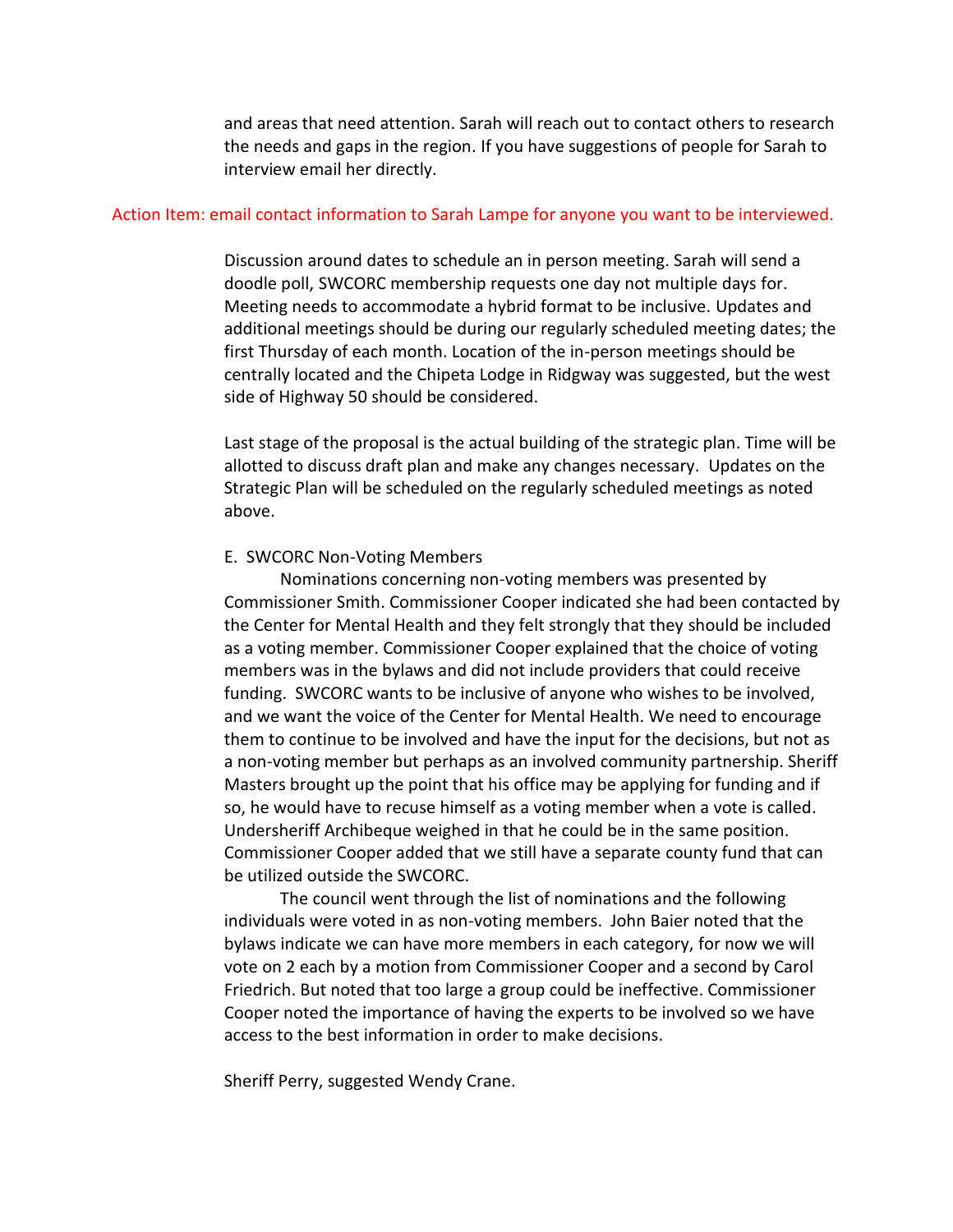It was noted by Commissioner Cooper and Kari Commerford that there will always be a potential for a conflict of interest since we're rural and difficult to find members who don't have a conflict, which will be challenging. The following were nominated and voted in as non-voting members of SWCORC.

Behavioral Health Providers

- Renee Joyce, Delta County
- Dr. Paul Hokemeyer, San Miguel County

Health Care Providers

- Dr. Bill Gattis, Hinsdale County
- Dr. John Tarr, Gunnison County

Recovery/Treatment Experts

- Sarah Stangbye, Montrose County
- Jenny Birnie, Gunnison County

Municipal Representatives

 Adrienne Christie, Town of Telluride councilperson, San Miguel County Judges or Staff from the Judicial Branch

- Doug Hanshaw, Montrose County
- Judge Steve Patrick, Gunnison County

Public Schools

- John Pandolpho, Superintendent Telluride Public Schools, Montrose County
- Susan Lacy, Superintendent Ridgway School, Ouray County

Veterans

• Steve Otero, Gunnison County

Juvenile Services

- Melissa Hall, Montrose County
- Wendy Crank, San Miguel & Ouray Counties

Community Representatives/lived experienced

- Cory Jenkins, Montrose County
- Mary Beth Kelly, Gunnison County

Tie breaker non-voting member was discussed and noted to make sure they didn't have a conflict, so anyone nominated would not have a conflict. We agreed to send a narrative on each member to Commissioner Smith.

Action item: send narrative on each of your nominees for nonvoting tiebreaker to Commissioner Smith

Commissioner Hansen updated on the development of an independent website. Currently the notices will be posted on Montrose County website until the SWCORC website is completed, then we can post by-laws, minutes and recordings on the new website. John suggested that this would be our official posting location for the SWCORC.